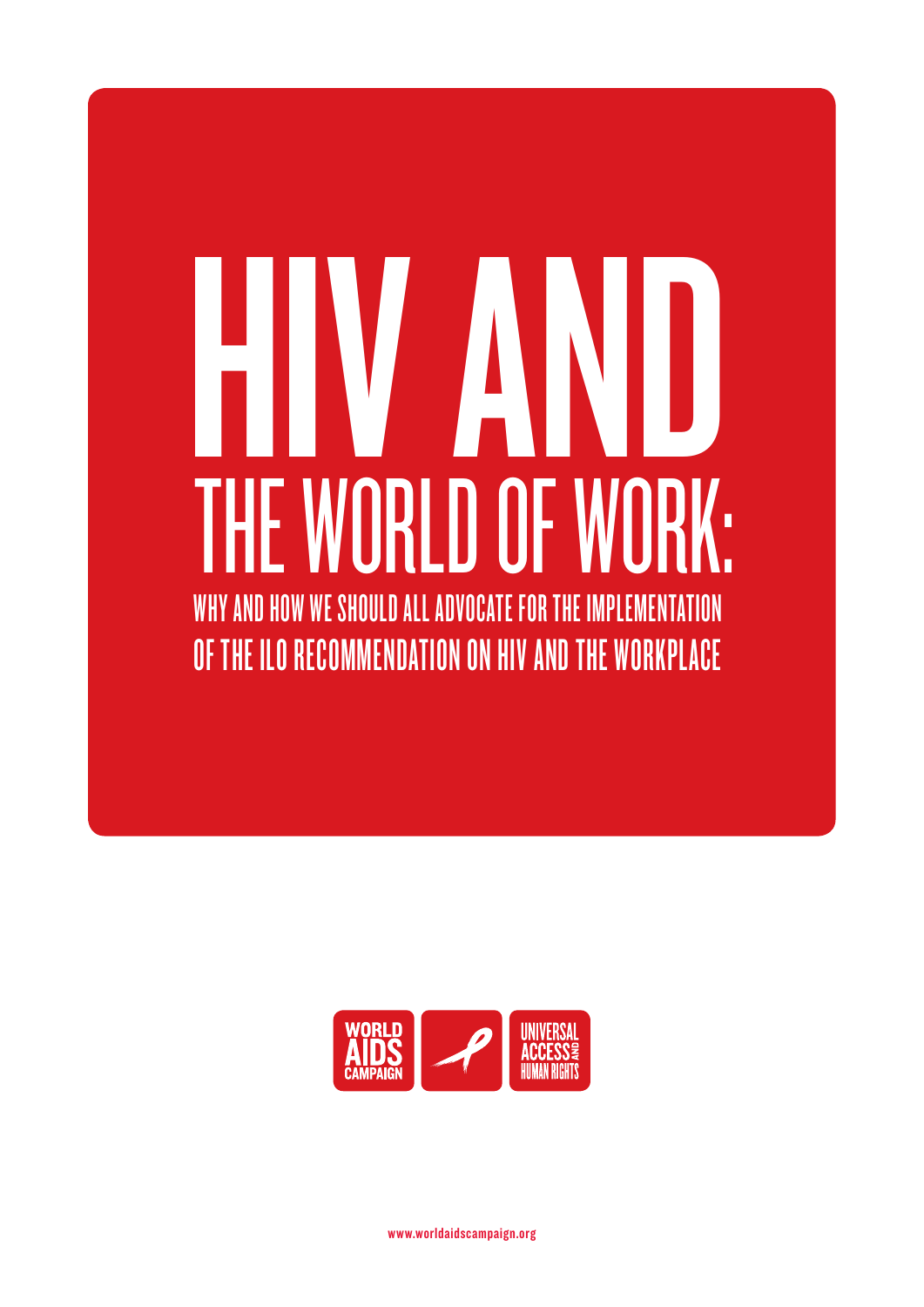### **Introduction**

The HIV pandemic is more than solely a health concern. HIV has a major impact on human rights, local economies, social progress, national development and economic sustainability<sup>[1]</sup>. The effects of HIV and AIDS are concentrated in the most productive age group (15-49 years), and people living with HIV and AIDS often face challenges from stigma and discrimination in all spheres of the world of work – as jobseekers and applicants, as workers in formal and informal workplaces, and as laid off and suspended workers [2]. This poses significant obstacles to the attainment of the decent work agenda, which paves the way for broader social and economic advancement, strengthening individuals, their families and communities [2]. This stigma and discrimination also impacts adversely upon sustainable development, respect for human rights and fundamental freedoms. Workers come from diverse backgrounds and cultures, and have overlapping needs and concerns. Workers also include: people living with HIV (PLHIV), women, young people, men who have sex with men, transgender people, sex workers, and people who use drugs. Thus, stigma and discrimination in the workplace and other labour issues affect all of these communities and as such, all of us can play a vital role in putting a stop to HIV-related stigma and discrimination in the workplace. Recommendation Number 200 (the Recommendation) set by the International Labour Organization (ILO) provides a foundation for doing just that. This factsheet highlights key aspects of the Recommendation and presents an overview of how it can be used as an advocacy tool by all constituencies.

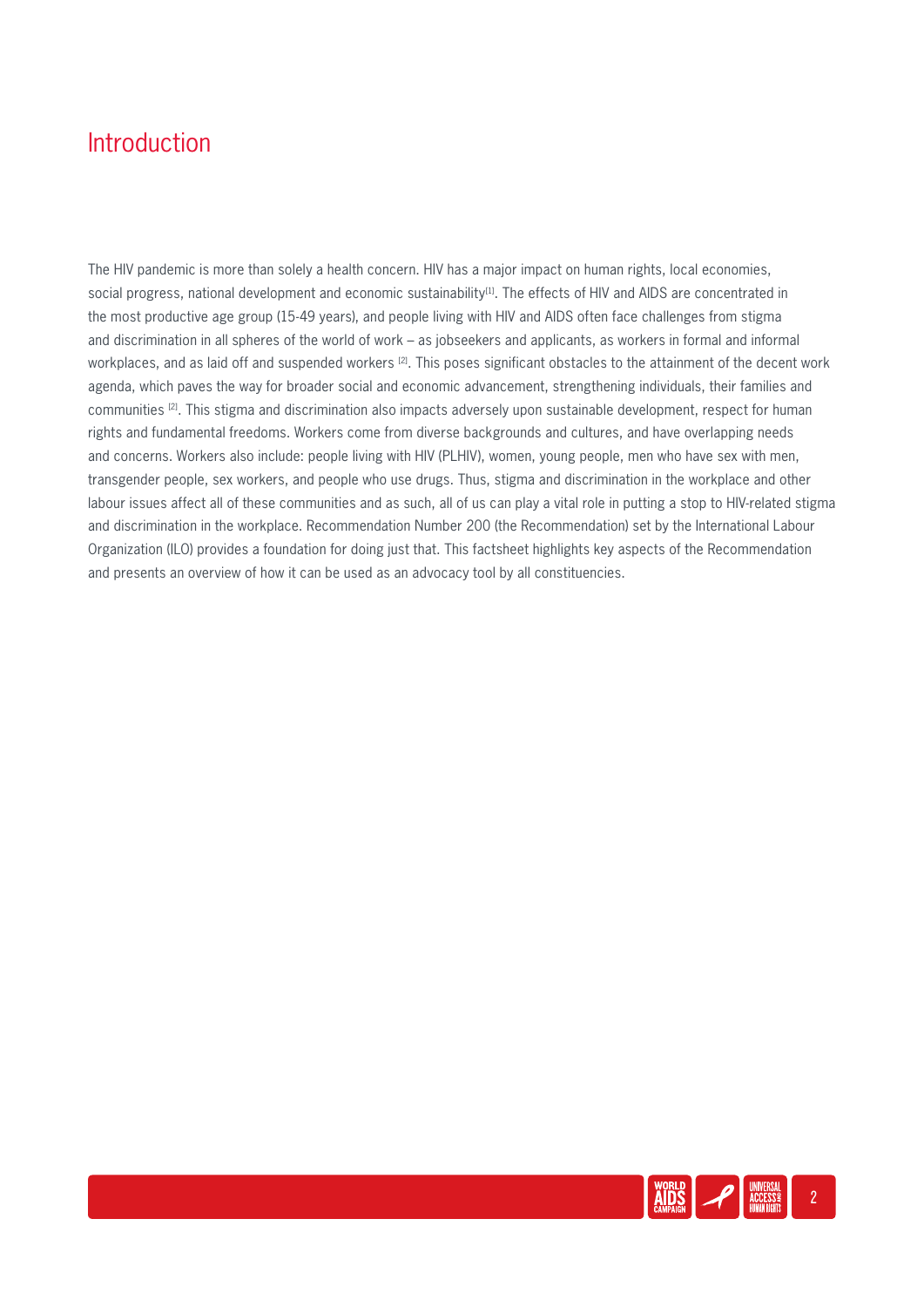## What is the ILO HIV & AIDS Recommendation 200?

ILO recognises the role of the workplace as a key entry point for facilitating access to HIV prevention, treatment, care and support services in partnership with ministries of labour, employers, the private sector, trade unions, national AIDS programmes, organisations of persons living with HIV, civil society organisations, UNAIDS and other international organisations and donors [3]. It calls for the development, adoption, monitoring and effective implementation of national policies and programmes on HIV and AIDS in the world of work, which are to be integrated into national development plans and poverty reduction strategies. The Recommendation takes a multi-sectoral approach and calls for wider partnerships to effectively integrate HIV and AIDS workplace policies and programmes in the AIDS response at the global, regional as well as national levels.

The Recommendation aims to guide governments, organisations of employers and workers, public and private enterprises, employers and workers to promote healthy workplaces, by defining their roles and responsibilities at all levels of policy and decision-making processes, implementation, and evaluation of programmes on HIV and AIDS in the workplace. The Recommendation has a broad scope of application, covering: (1) all workers in all workplaces, including persons in any employment or occupation, trainees, interns and apprentices, volunteers, jobseekers and job applicants, and laid-off or suspended workers; (2) private and public sectors, including formal and informal economies; and (3) the armed forces and uniformed services<sup>[3]</sup>.

The Recommendation builds on and reinforces the ILO Code of Practice [2]. Key points which policy and decision makers should consider in the development of national policies and programmes on HIV and the workplace are:

- 1. The response to HIV and AIDS should be recognised as contributing to the **realisation of human rights and fundamental freedom and gender equality** for all, including workers, their families and their dependants.
- 2. Workers should not be subjected to **HIV-related stigma and discrimination** in any aspect of the employment relationship, including selection and recruitment and terms and conditions of employment. Measures should be in place to ensure the application of the principle of non-discrimination. HIV status alone should not be a ground for termination of employment, denial of access to a job or occupation, or a ground for a medical finding of lack of fitness for work. The promotion of equality of opportunity and treatment must include respect for workers' human rights; ensuring gender equality and the empowerment of women, and measures against violence and harassment in the workplace; empowerment of workers regardless of their sexual orientation; promotion and protection of reproductive health; and support for the confidentiality of workers' personal medical data.
- 3. Prevention programmes and strategies should be adapted **to workplace and national situations**, and be **sensitive to gender, cultural, social and economic concerns**. Programmes should include access to comprehensive prevention packages such as availability of supplies (e.g. condoms, post-exposure prophylaxis, and other harm reduction tools), accuracy of information, provision of comprehensive education to reduce risk of transmission, promotion of voluntary testing to know one's HIV status, and reduction of high-risk behaviors.
- 4. Workplaces should facilitate access to **a broad range of HIV treatment, care and support services**, including appropriate and effective prevention interventions, access to health care for workers and their dependants who are living with HIV, and education or awareness interventions to facilitate workers' access to available services both within and outside the workplace.

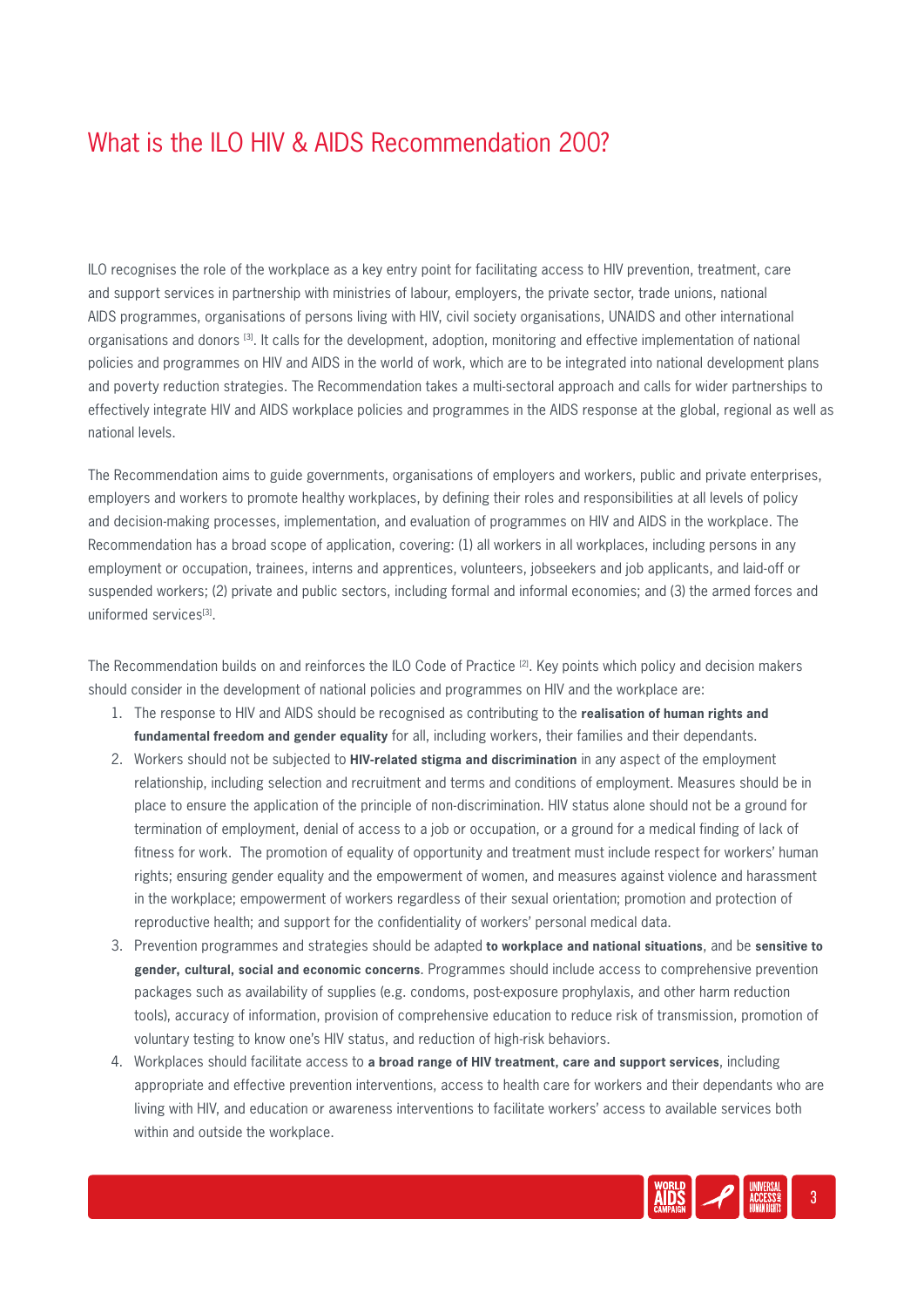- 5. Care and support services in the workplace should **include measures of reasonable accommodation** such as providing a worker living with HIV time off or working hours that are flexible to accommodate his/her needs to seek medical services, counseling, and other needs; and **opportunities for recruitment and retention of** persons living with or affected by HIV. Any kind of reasonable modification or adjustment to a job should enable a person living with HIV to have access to, or participate or advance in employment [4].
- 6. Workers should not be required to undergo **compulsory testing and disclosure of their HIV status for purposes of recruitment and employment**. Testing should be free from any forms of coercion and must be genuinely voluntary. For instance, workers should not be subjected to HIV testing unless they freely give their informed consent. Moreover, the confidentiality of the test results must be ensured.
- 7. **Workplaces should be safe and healthy and protect workers from the risk of HIV transmission** through appropriate measures to prevent workers' exposure to HIV at work. Measures include the adherence to universal precautions such as strict adherence to safe use of needles and syringes, prevention of accidents and hazards, and education and training on all modes of HIV transmission, emphasising that casual physical contact in the workplace cannot transmit HIV.
- 8. **Reduce the vulnerability of children and young workers to HIV** by combating child labour and child trafficking, preventing sexual exploitation, and implementing protective measures for young people such as the inclusion of sexual and reproductive health education in programmes and services in the workplace.

The Recommendation also provides guidance on the implementation and monitoring of workplace HIV policies and programmes. The Recommendation emphasises the need for **putting such HIV workplace policies and programmes into action** and **campaigning against inequality**, with consideration to scientific and social developments and the need to mainstream gender and cultural concerns. Implementation and follow-up should be done through:

- a. Informed consultations with relevant institutions and actors, including governments, employers' and workers' organisations, the health sector, networks of people living with HIV and the labour administration and judicial authorities;
- b. Provision of easily accessible dispute resolution procedures to address violations of workers' rights such as breaches of privacy and confidentiality;
- c. Promotion of enterprises to implement national policies and programmes;
- d. Promotion of social dialogue; and
- e. Coordination and collaboration among the national AIDS authorities and relevant public and private entities<sup>[3]</sup>.

The Recommendation suggests that necessary steps should be taken to assess and evaluate the developments of any implementation of workplace policies and programmes. This calls for the establishment of effective mechanisms to monitor progress, collect pertinent information or statistical data for evaluation purposes and conduct research at all levels.

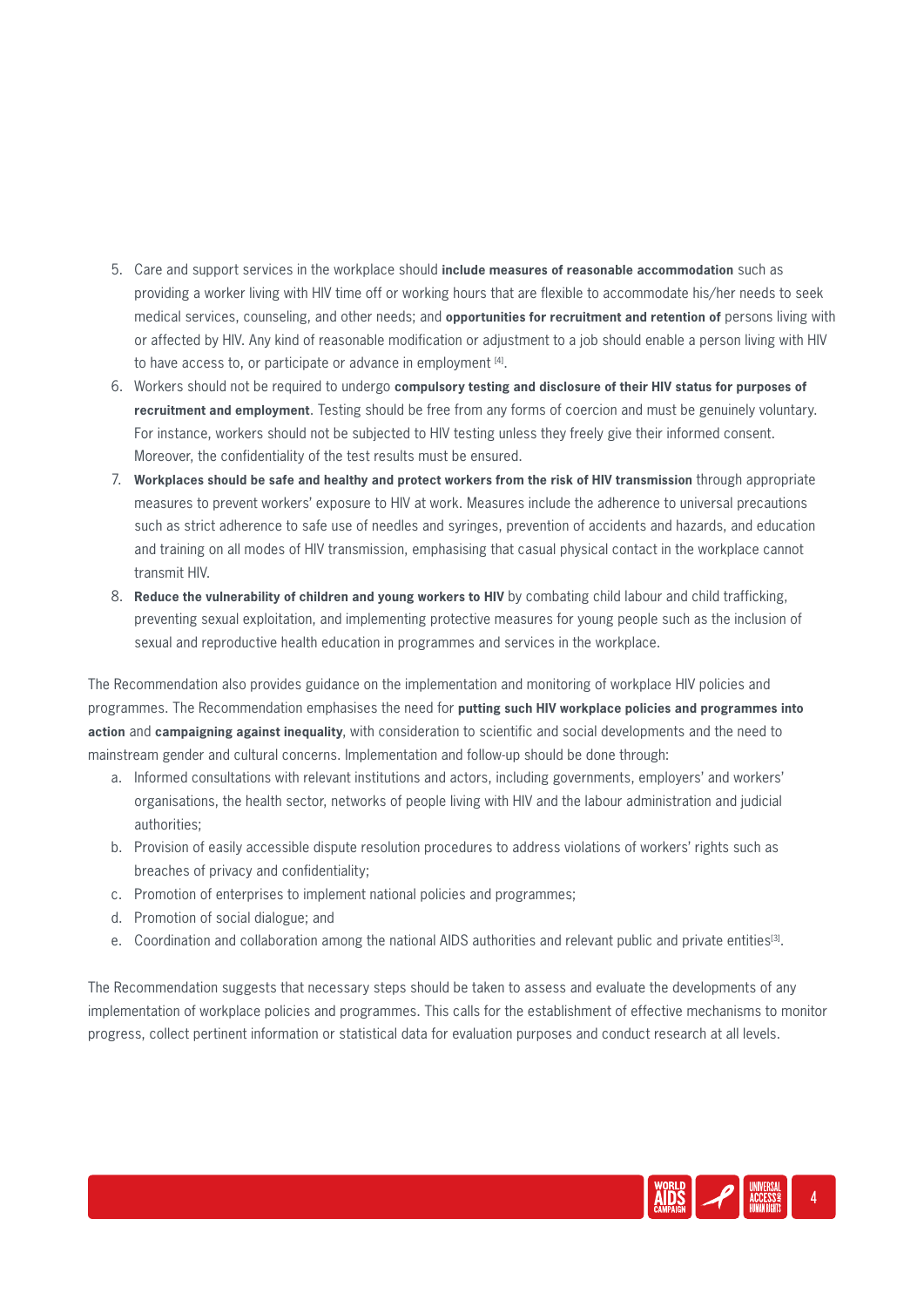#### What can I do?

The workplace is a strategic location to advocate for the rights of workers living with HIV because 90% of those affected by the pandemic are of working age<sup>[2]</sup>. Evidence from the PLHIV Stigma Index shows that people living with HIV across all geographical regions experience significant losses of jobs and income, as well as access to work, because of their positive HIV sero-status<sup>[5]</sup>. For example, in Bangladesh and Zambia, 14% and 16% of PLHIV respectively had experienced loss of jobs or income because of being HIV-positive. In Myanmar, 15% were refused jobs because they are living with HIV while in Paraguay and the Dominican Republic, 8.2% and 9.7% respectively of PLHIV were refused employment. In the workplace, through organisations such as trade unions, employers' coalitions and governmental bodies, there is a potential to protect the rights of workers, support prevention efforts and provide access to treatment for HIV and medical services:

- **Trade unions** can advocate for the development of non-discriminatory policies and rights of workers to have HIV prevention, care and support services at workplaces.
- **Employers** can put in place a comprehensive programme based on Recommendation 200, in collaboration with unions in their workplaces.
- **Civil society organisations** can play a key role in expanding workplace programmes in collaboration with government, employers and unions as well as PLHIV.
- **Media** can play a key role by highlighting good examples of actions taken by stakeholders in giving effect to Recommendation 200 and developing policies and programmes for the protection of workers.

People living with HIV can work and lead a long productive life. It is important to keep them in employment. Work helps people achieve independence by earning money to support their daily needs and provides them with the opportunity to have some control over their lives. It gives people a sense of security and personal achievement, thus the attainment of decent work is a prerequisite for dignity. It is fundamental to recognise HIV as a possible fact rather than an occupational hazard in advocating for the rights of workers to have universal access to HIV prevention, treatment, care and support services through the world of work. The challenges in achieving universal access lie not only among policy-makers and implementers, but also among advocates, workers, and each of us, as stakeholders in promoting safe and healthy workplaces around the globe. Below are some actions, which you can take to improve the lives of many working people, particularly those living with or affected by HIV:

• **Be informed** about existing HIV related policies and programmes in the workplace at the international, country or local community level. Awareness-raising measures should be emphasised among members of the community. Some of these resources can be accessed at the ILO website: http://www.ilo.org/aids/Publications/lang--en/index.htm. If policies are not in place, **be an agent of change** by advocating or lobbying your governments (at the local and national levels) and employers regarding the need for HIV policies in the workplace. Lobby for the inclusion of HIV and AIDS workplace programmes in national AIDS plans or strategies, in national poverty reduction strategies, social protection and economic plans.

Also, there are labour unions within your areas that can offer support in raising awareness, promoting healthy workplaces and providing good sources of information. Some international labour unions that include HIV & AIDS in their policies and programmes are:

- » Building and Wood Workers International (BWI) - *http://www.bwint.org/*
- » Education International (EI) *http://www.ei-ie.org/efaids/en/*

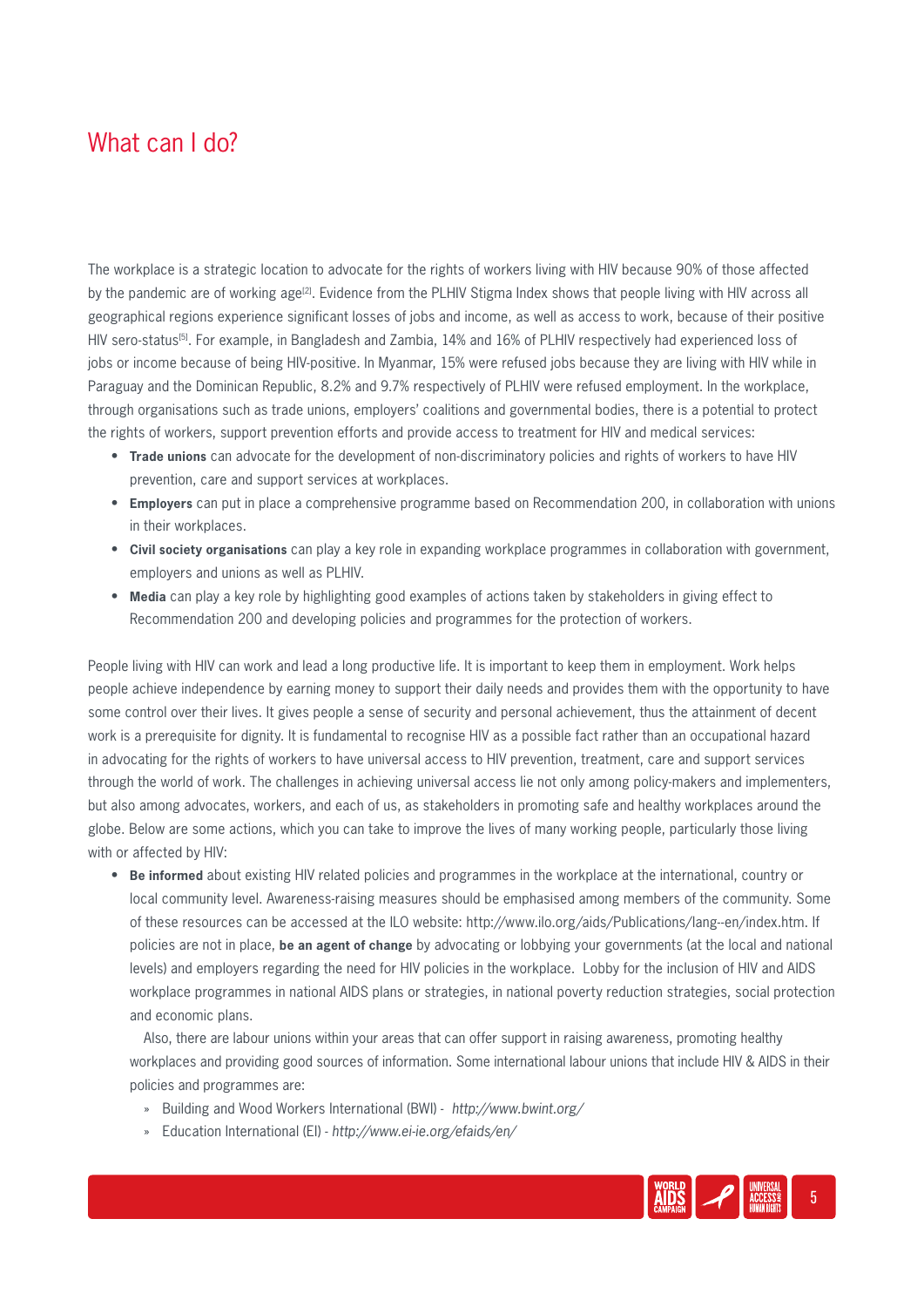- » International Federation of Chemical, Energy, Mine and General Workers' Union (ICEM) *http://www.icem.org/ en/72-HIV-AIDS*
- » International Textile, Garment and Leather Workers Federation (ITGLWF) *http://www.itglwf.org/lang/en/stop-aidscampaign.html*
- » International Transport Workers' Federation (ITF) *http://www.itfglobal.org/HIV-AIDS/*
- » Public Service International (PSI) *http://www.world-psi.org/TemplateEn.cfm?Section=Health2&Template=/ TaggedPage/TaggedPageDisplay.cfm&TPLID=115&ContentID=12005*
- » UNI Global Union *http://www.uniglobalunion.org/*
- » International Trade Union Confederation (ITUC) *http://www.ituc-csi.org/+-hiv-aids-+.html.*
- **Ensure that what you do is evidence driven by the real concerns and experiences of PLHIV.** In many countries, national networks of people living with HIV have gathered data about stigma and discrimination and human rights violations in workplace and employment situations. Regardless of the work that you do, it needs to be guided by evidence and the concerns and priorities of those most affected by working in partnership with them. For information about which countries have such evidence and data (at a national or regional level) and may want to work in partnership with you please contact GNP+ (info@gnpplus.net).
- **Advocate for greater and meaningful involvement of persons living with HIV** at all levels of HIV interventions in the workplace including, but not limited to the design or planning, implementation and evaluation of workplace HIV programmes and policies.

The active participation and involvement of workers living with HIV and their families and dependants can address the problems that are commonly experienced in the workplace. Local legislative bodies in the government should create social dialogue between employers and employees to discuss the challenges that occur or can occur in the workplace. Partnerships and cooperation at an international, national or local level should exist to exchange information for increased awareness of the needs and the rights that should be included in a workplace setting [6]. In addition, the involvement of persons living with HIV particularly in providing education and awareness raising is one of the most effective ways to bring the realities of HIV and AIDS to co-workers and other employers. They are a living example that HIV can happen to anyone regardless of socio-economic status  $[7]$ . Measuring the greater involvement of people living with HIV (GIPA) in the formulation of workplace strategies and initiatives are essential if such initiatives are to be meaningful and effective. Some resources to measure GIPA can be found at http://www.worldaidscampaign. org/en/Constituencies/People-Living-with-HIV-and-AIDS/Resources and http://www.gnpplus.net/en/programmes/ empowerment/gipa-report-card

- Support the **movement against stigma and discrimination** to help persons living with HIV attain decent work and social justice. It is a fundamental right of every person to be treated fairly and justly. Equal treatment encourages openness, acceptance, and support. Through this, we are giving persons living with HIV and their affected families and dependants greater opportunities to achieve successful employment. Morever, the creation of non-discriminatory working environments will help them feel that they are supported and are seen as productive members of society, and that privacy and confidentiality will be upheld if and when they opt to disclose their status [7].
- Support policies and programmes that maximize **health care benefits for people living with HIV**. If international, private, and public sectors, as well as government and commercial entities, support the adaptation and

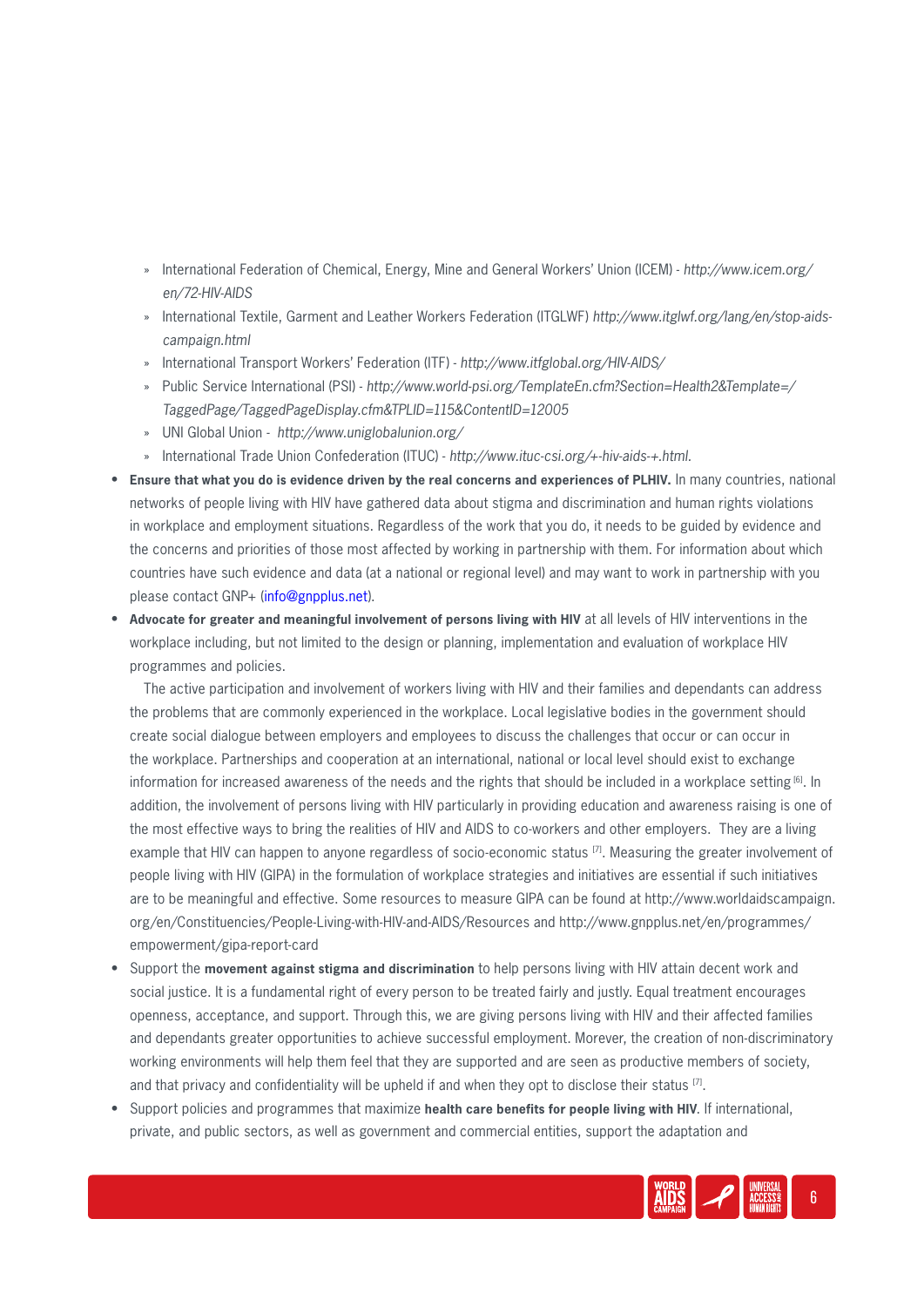implementation of these health care benefits programmes, affected employees can gain enough knowledge on how to access voluntary and rights-based testing and treatment to learn their HIV-serostatus. Health care support must be readily available for everyone.

Clear communication of the policy is vital as emphasized by the UK Consortium on AIDS and International Development (2003). According to their research, NGOs found that while they had policies in place to support people living with HIV, the benefits had not been taken up because of low awareness of the policies and because a safe and supportive environment was not perceived as having been created. One example is a report from the NGO Code of Good Practice (2009) where access to testing of pregnant women and babies is still not universal. Some studies have shown that only one third of HIV positive pregnant women are accessing drugs to reduce the risk of infection to children worldwide. In addition, treatment for children of infected parents remains more expensive and less accessible. Appropriate medication for children and infants is often not available [8].

- Be active in **promoting occupational safety.** Aside from full access to health care benefits, all workers, particularly persons living with HIV, their families and their dependants must also be guaranteed a safe and healthy working environment to prevent transmission of HIV or workers' exposure to infections. Some measures that may be utilized in pursuance of this principle are universal precautions and the use of personal protective equipment, infection and environmental control measures, and hazard prevention measures. One good example of a policy to manage bloodborne infections and needlestick prevention in the workplace is offered by the Occupational Safety and Health Administration (OSHA) of the United States of America Department of Labour on their website at: http://www.osha. gov/SLTC/bloodbornepathogens/index.html In order to achieve successful workplace strategies and ensure their effective implementation, commitments from all staff levels to enforce these strategies must be ensured.
- Ensure **access to all means of prevention** including **adequate occupational safety and health**. Infected and affected persons must have full access to the health care benefits offered in the workplace including the availability of protective supplies such as condoms, educational materials, clean needles and syringes among other materials. Preventing HIV must be a multi-sectoral responsibility, particularly at the individual level. In this sense, everyone must take an active role to prevent HIV infection in the workplace, at all levels. Management can take measures to create a safe working environment by putting policies in place and providing supplies. Through systematic multi-strategic prevention approaches, employers are guided on the effective implementation of appropriate occupational safety and health measures to prevent transmission of HIV. The Recommendation also encourages independent management of one's own health since it is the moral responsibility of every person, infected or not infected, to take care of themselves and others to avoid re-infection and further spread of HIV in the workplace.

#### References

- http://www.un.org/esa/population/publications/AIDSimpact/91\_CHAP\_VIII.pdf [2] International Labour Organization. Website: www.ilo.org/aids
- [3] International Labor Organization. (2010). Recommendation Concerning HIV and AIDS and the World of Work. http://www.ilo.org/aids/lang--en/docName--WCMS\_142706/index.htm [4] GNP+, ICW, IPPF and UNAIDS. (2010). The People Living with HIV (PLHIV) Stigma Index. www.stigmaindex.org
- [5] International HIV/AIDS Alliance (2002). HIV & AIDS Workplace Policy. http://www.aidsalliance.org
- [6] International Organization of Employers and UNAIDS. (2002, May). Employer's Handbook on HIV and AIDS, A Call for Action. http://data.unaids.org
- [7] UK Consortium on AIDS and International Development. (2003, December). Working positively: A guide for NGOs managing HIV/AIDS in the workplace.
- http://www.worldaidscampaign.org/en/Constituencies/People-Living-with-HIV-and-AIDS/Resources/Working-Positively-A-guide-for-NGOs-Managing-HIV-AIDS-in-the-workplace

[8] NGO Code of Good Practice (2009, March). Position Paper on the Meaningful Involvement of children living with HIV. http://www.hivcode.org/silo/files/mica-paper-final-.pdf



<sup>[1]</sup> United Nations Department of Economic and Social Affairs/Population Division. (n.d.) The Impact on Economic Growth. Retrieved November 9, 2010 from